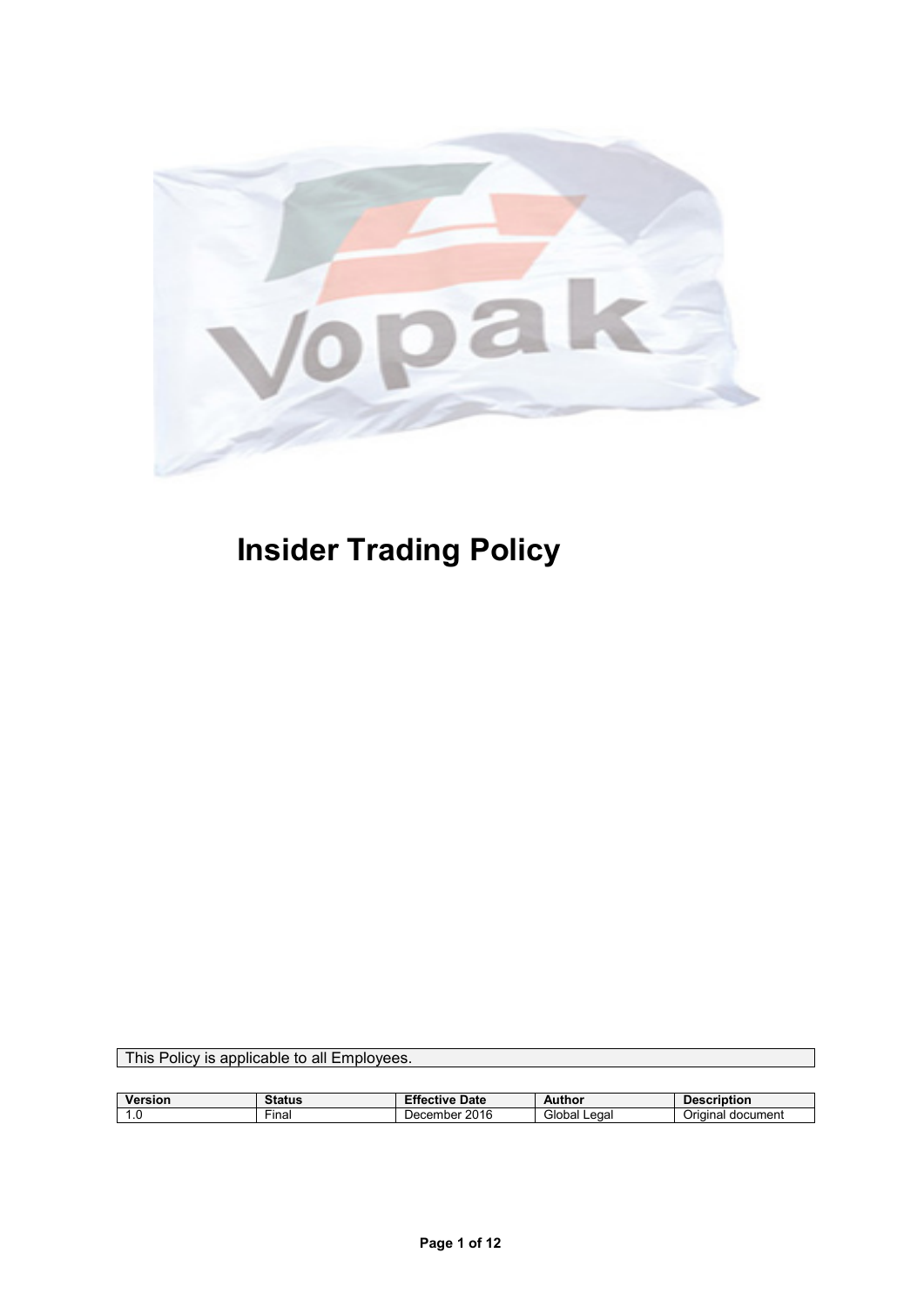## Contents

| -1               |                                                                                                                                                               |    |
|------------------|---------------------------------------------------------------------------------------------------------------------------------------------------------------|----|
| $\mathbf 2$      |                                                                                                                                                               |    |
| $\overline{3}$   | Additional rules for members of the Executive Board and the Supervisory                                                                                       |    |
| $\boldsymbol{4}$ |                                                                                                                                                               |    |
| 5                |                                                                                                                                                               |    |
| 6                |                                                                                                                                                               |    |
|                  |                                                                                                                                                               |    |
|                  |                                                                                                                                                               |    |
|                  | Annex II - Non-exhaustive list of transactions that must be notified by members of<br>the Executive Board, the Supervisory Board and their Closely Associated |    |
|                  |                                                                                                                                                               | 12 |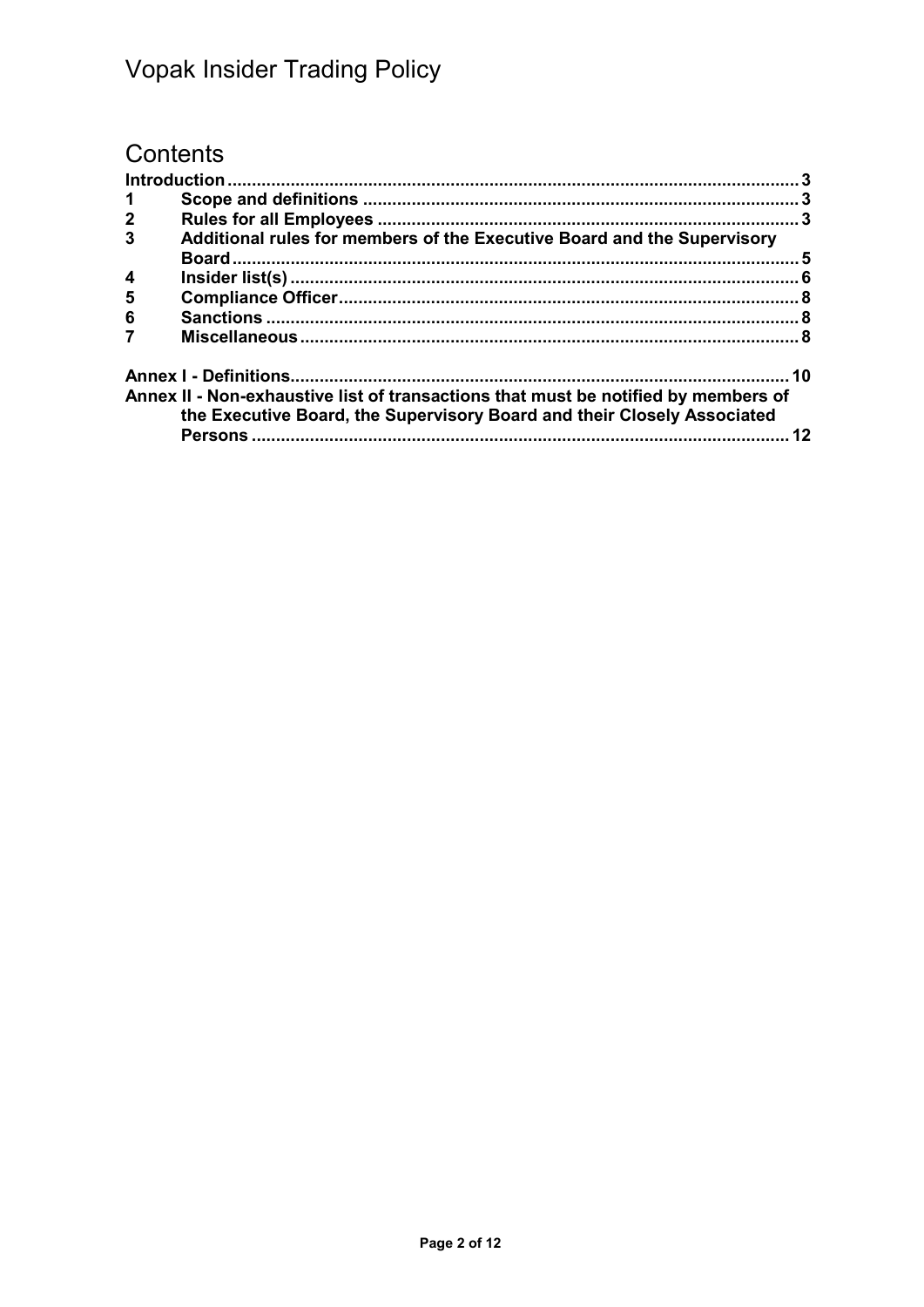## <span id="page-2-0"></span>Introduction

Insider dealing conflicts with the basic principle that everyone dealing on a stock exchange should simultaneously have access to the same information. Everyone involved with Koninklijke Vopak N.V. and group companies ("Vopak") is responsible for keeping Inside Information confidential. If a person has Inside Information, he should not Deal in Vopak Securities and, in certain instances, HAL Securities.

This Insider Trading Policy ("Policy") is intended to ensure that all Employees of Vopak (for this purpose, including members of the Executive Board and Supervisory Board) comply with rules on insider dealing as described in the European Market Abuse Regulation ((EU) No 596/2014) ('Market Abuse Regulation') and Dutch legislation. It intends to limit the risk of Vopak's good reputation and business integrity being harmed as a result of prohibited or undesirable dealing in Vopak Securities. Failure to comply with the rules in this Policy may lead to disciplinary or other actions and/or severe penalties as described in and referred to in clause 6 of this Policy. The insider dealing rules described in the Policy are related to Vopak Securities and are without prejudice to the general prohibition for Employees on dealing in any company's securities whilst having inside information with respect to that company (such as inside information with respect to customers and joint venture partners) and its securities.

For questions relating to this Policy, please contact the Compliance Officer.

#### <span id="page-2-1"></span>**1 SCOPE AND DEFINITIONS**

- 1.1 This Policy applies to all persons working, under a contract of employment or otherwise, for Vopak, including independent contractors<sup>[1](#page-2-3)</sup> and members of the Executive Board and of the Supervisory Board (together referred to in this Policy as the "Employees"). As indicated in this Policy, certain parts of this Policy apply to a particular group of people within Vopak only, such as members of the Executive Board and Supervisory Board.
- 1.2 Certain capitalised terms used in this Policy have the meaning set out in Annex 1 (*Definitions*) to this Policy. All references in the male form should be understood to also include the female form.

## <span id="page-2-2"></span>2 Rules for all Employees

#### 2.1 **Inside Information**

Inside Information is a crucial term in this Policy. In relation to Vopak, Inside Information essentially refers to undisclosed information that would be likely to have a significant effect on the trading price of Vopak shares or other Vopak Securities. Please see Annex I to this Policy for its full legal definition.

#### 2.2 **No insider dealing**

2.2.1 If an Employee possesses Inside Information, he may not Deal, or attempt to Deal, in Vopak Securities. A cancellation or amendment of an order concerning Vopak Securities is also considered Dealing.

<span id="page-2-3"></span> **<sup>1</sup>** For the Netherlands, independent contractors are referred as '*zelfstandigen zonder personeel'*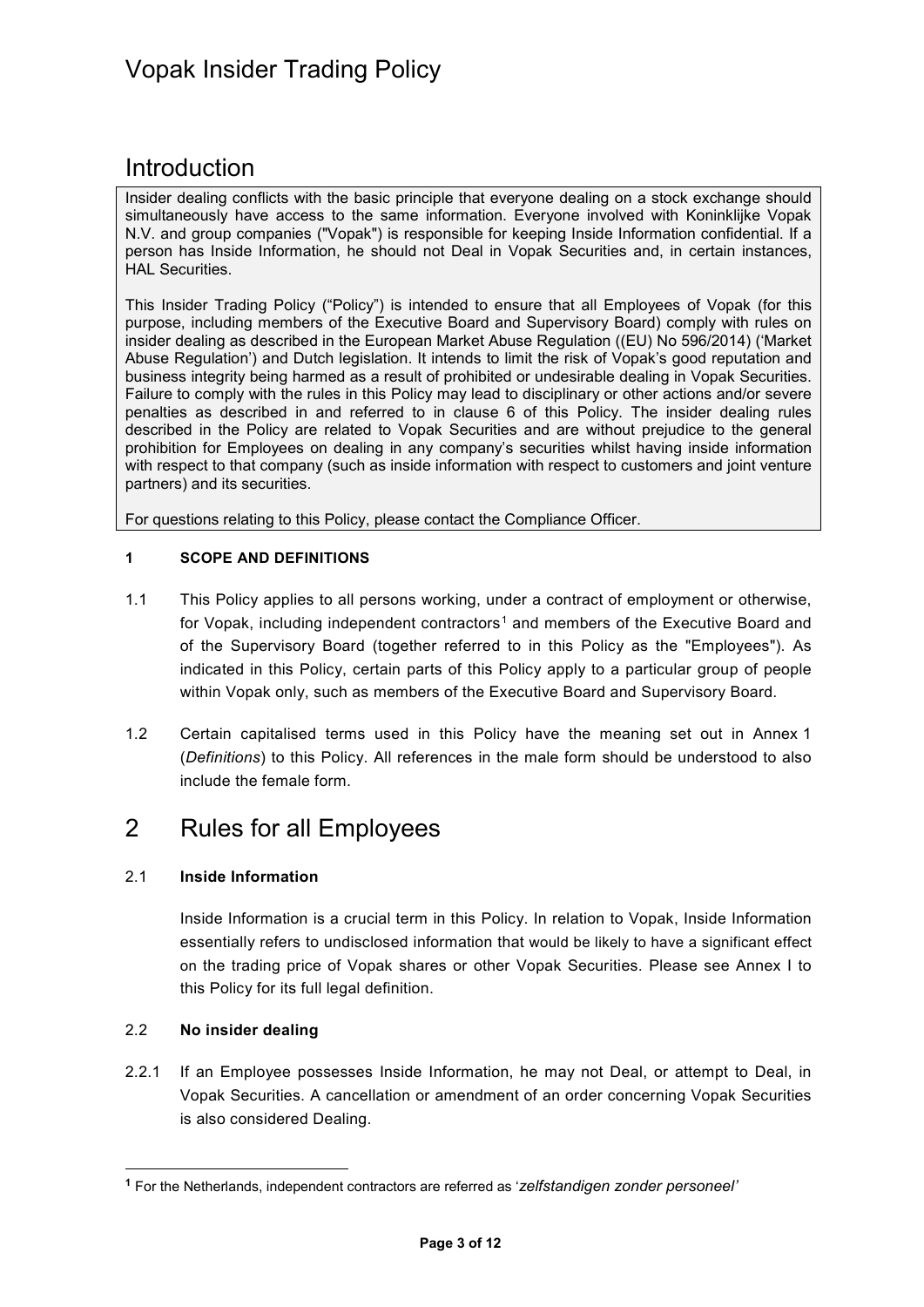2.2.2 This prohibition does not apply if the Employee Deals in discharge of an obligation that has become due in good faith (and not to circumvent the insider dealing prohibition or for any other illegitimate reason) and where (a) the obligation results from an order placed or an agreement concluded, or (b) the transaction is carried out to satisfy a legal or regulatory obligation that arose, before the Employee concerned possessed Inside Information.

#### 2.3 **No unlawful disclosure or tipping**

- 2.3.1 An Employee may not disclose Inside Information to anyone else, except where the disclosure is made strictly as part of the Employee's regular duty or function and the recipient of the Inside Information is under an obligation of confidentiality.
- 2.3.2 An Employee may not whilst in the possession of Inside Information recommend or induce anyone to engage in Dealing in Vopak Securities.

#### <span id="page-3-1"></span>2.4 **No Dealing during Closed Periods**

- 2.4.1 Employees may not Deal in Vopak Securities during a Closed Period, regardless of whether they possess Inside Information.
- <span id="page-3-3"></span>2.4.2 The Closed Periods are the periods of 31 calendar days prior to and including the day of publication of Vopak's annual financial statements, Vopak's semi-annual financial statements and Vopak's quarterly financial statements.
- 2.4.3 The Compliance Officer will communicate the specific dates of the Closed Periods for each financial year on Vopak's intranet site prior to the start of the financial year. Any changes or additions will be announced in the same manner.

#### <span id="page-3-2"></span>2.5 **No Dealing in Vopak Securities or HAL Securities if on the Vopak insider list(s)**

An Employee may not Deal in Vopak Securities or HAL Securities if he is included on an insider list as a person having access to Inside Information (see clause 4 of this Policy on insider list), regardless of whether he possesses Inside Information, unless the Compliance Officer has (a) indicated differently, or (b) granted dispensation in accordance with clause [2.6](#page-3-0) of this Policy.

#### <span id="page-3-0"></span>2.6 **Dispensation**

The Compliance Officer may grant an Employee dispensation from any of the restrictions included in clauses [2.4](#page-3-1) and [2.5,](#page-3-2) to the extent permitted by law. Any dispensation request must be made in writing stating the reasons for the request. Any dispensation from a prohibition granted by the Compliance Officer is without prejudice to the statutory market abuse prohibitions, including the prohibition on insider dealing.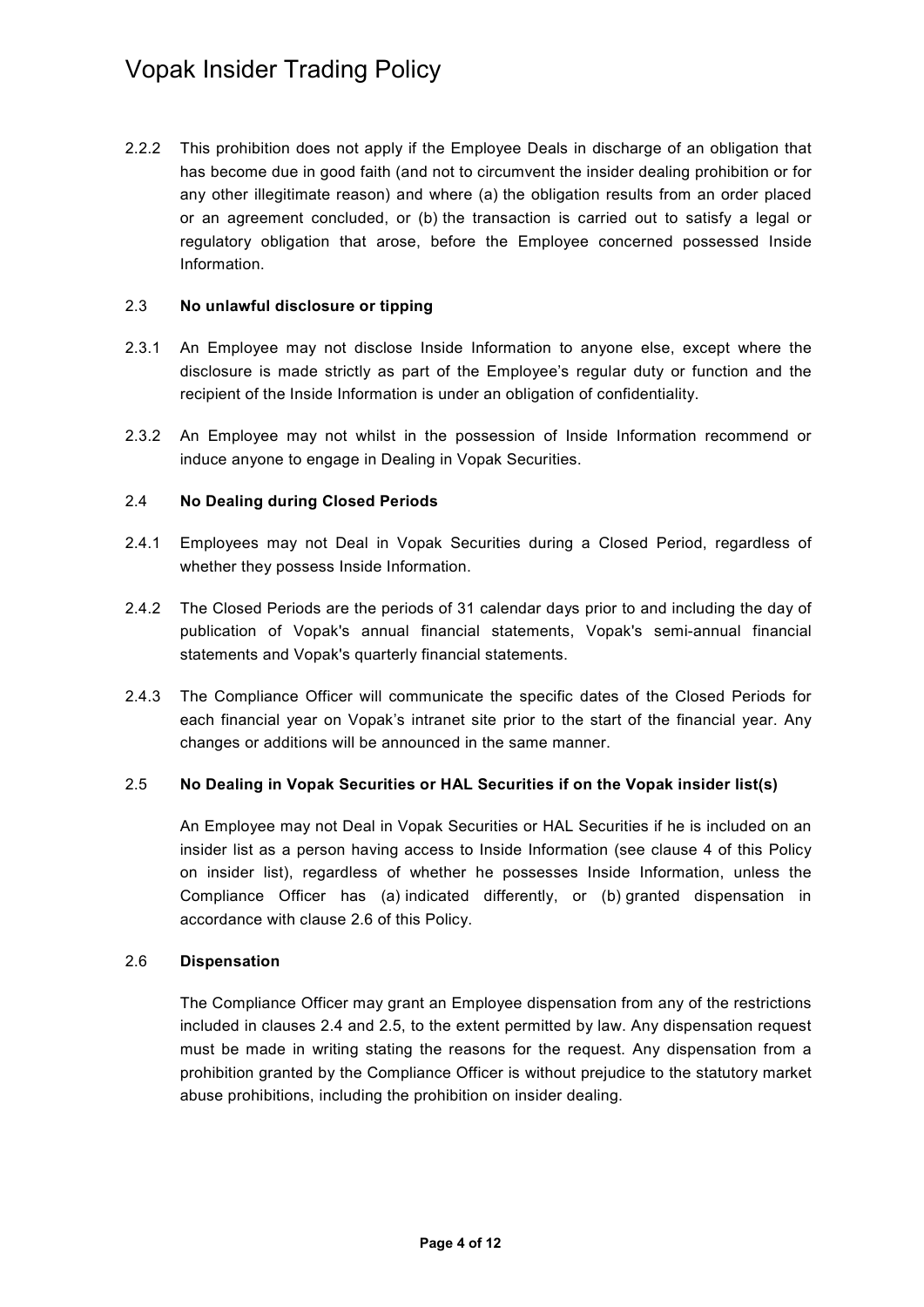## <span id="page-4-0"></span>3 Additional rules for members of the Executive board and of the Supervisory Board

#### 3.1 **Notifications**

- 3.1.1 Each member of the Executive Board requires prior approval of the Chairman of the Supervisory Board before Dealing in Vopak Securities.
- <span id="page-4-1"></span>3.1.2 Each member of the Executive Board and of the Supervisory Board must make notifications to both the AFM and the Compliance Officer of the following at the time indicated:
	- (a) **without delay: each change**, in number and/or type, in his share and/or voting interest in Vopak. In this context, "share" also includes rights to obtain shares, such as options. A change in the type of interest will, for example, occur if an option is exercised and consequently shares are obtained;
	- (b) **promptly and ultimately within 3 business days: every transaction** in Vopak Securities conducted by him or on his account. A non-exhaustive list of transactions that must be notified is included in Annex II to this Policy.
	- (c) **within two weeks of the appointment** as a member of the Executive Board or Supervisory Board: his holding in Vopak shares or voting rights.
- <span id="page-4-2"></span>3.1.3 The notifications referred to in clause 3.1.[2\(a\)](#page-4-1) and [\(b\)](#page-4-2) can be combined if and to the extent permitted by law.
- 3.1.4 Members of the Executive Board or of the Supervisory Board must instruct any person arranging or executing transactions on their behalf, such as an individual portfolio manager, to timely inform them of any transaction that is notifiable under this clause, or to make the required notifications on their behalf.
- <span id="page-4-3"></span>3.1.5 Members of the Executive Board and of the Supervisory Board may request the Compliance Officer to submit the necessary notifications to the AFM on their behalf. The request must be made in writing. The Compliance Officer must have received the request before 13:00 hours CET on the third business day prior to the intended date of the transaction (or other event triggering the notification requirement). The request must be accompanied by a draft containing all details (to the extent available) that must be notified to the AFM. On the date of the transaction (or other notification trigger event) the members of the Executive Board and of the Supervisory Board must confirm (or amend) these details. The Compliance Officer may pose additional requirements in order to ascertain due and timely notification to the AFM. Members of the Executive Board and of the Supervisory Board will at all times remain responsible themselves for notifications to the AFM made on their behalf.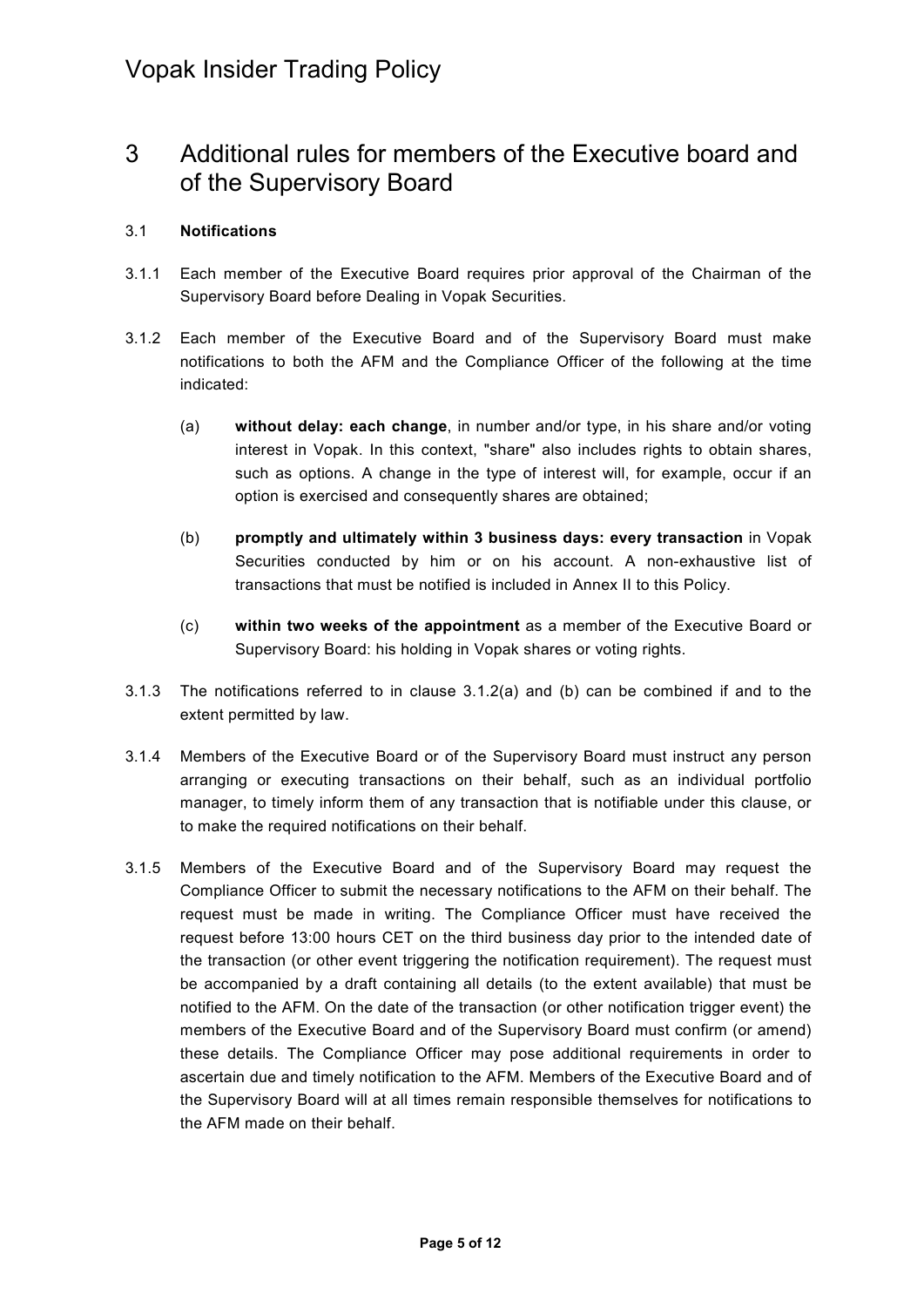#### 3.2 **Requirements of members of the Executive Board and the Supervisory Board relating to their Closely Associated Persons**

- 3.2.1 Members of the Executive Board and of the Supervisory Board must inform the Compliance Officer of all persons that qualify as their Closely Associated Persons. See Annex I accompanying these rules for the full legal definition of Closely Associated Persons. These persons include spouses, certain other relatives and certain legal entities managed or controlled by members of the Executive Board or Supervisory Board or their Closely Associated Persons.
- 3.2.2 Members of the Executive Board and of the Supervisory Board must inform their Closely Associated Persons in writing (and keep a copy thereof) of their duty to notify the AFM and the Compliance Officer promptly and no later than 3 business days of every transaction in Vopak Securities.
- 3.2.3 Closely Associated Persons to members of the Executive Board and of the Supervisory Board may request the Compliance Officer to submit the necessary notifications to the AFM on their behalf, in the same manner a set forth in relation to members of the Executive Board or Supervisory Board in clause [3.1.5](#page-4-3) of this Policy. Closely Associated Persons will at all times remain responsible themselves for notifications to the AFM made on their behalf.

### <span id="page-5-0"></span>4 Insider lists

- 4.1 Pursuant to Vopak's legal obligations under the Market Abuse Regulation, Vopak will keep a list of persons who have or may have access to Inside Information on a continuous basis ("Vopak Permanent Insiders") and will keep separate list(s) of persons who have or may have access to Inside Information related to a specific project or transaction (each list will thereby qualify as an "insider list").
- 4.2 An insider list must contain the following details on the individuals who have access to Inside Information:
	- (a) First name(s) and surname(s), as well as birth surname(s);
	- (b) Professional and personal telephone number(s);
	- (c) Company name and address;
	- (d) Function and reason for being insider;
	- (e) Date and time at which a person obtained access to Inside Information, or, in relation to Vopak Permanent Insiders, date and time at which a person was included in the permanent insider section;
	- (f) Date and time at which a person ceased to have access to Inside Information;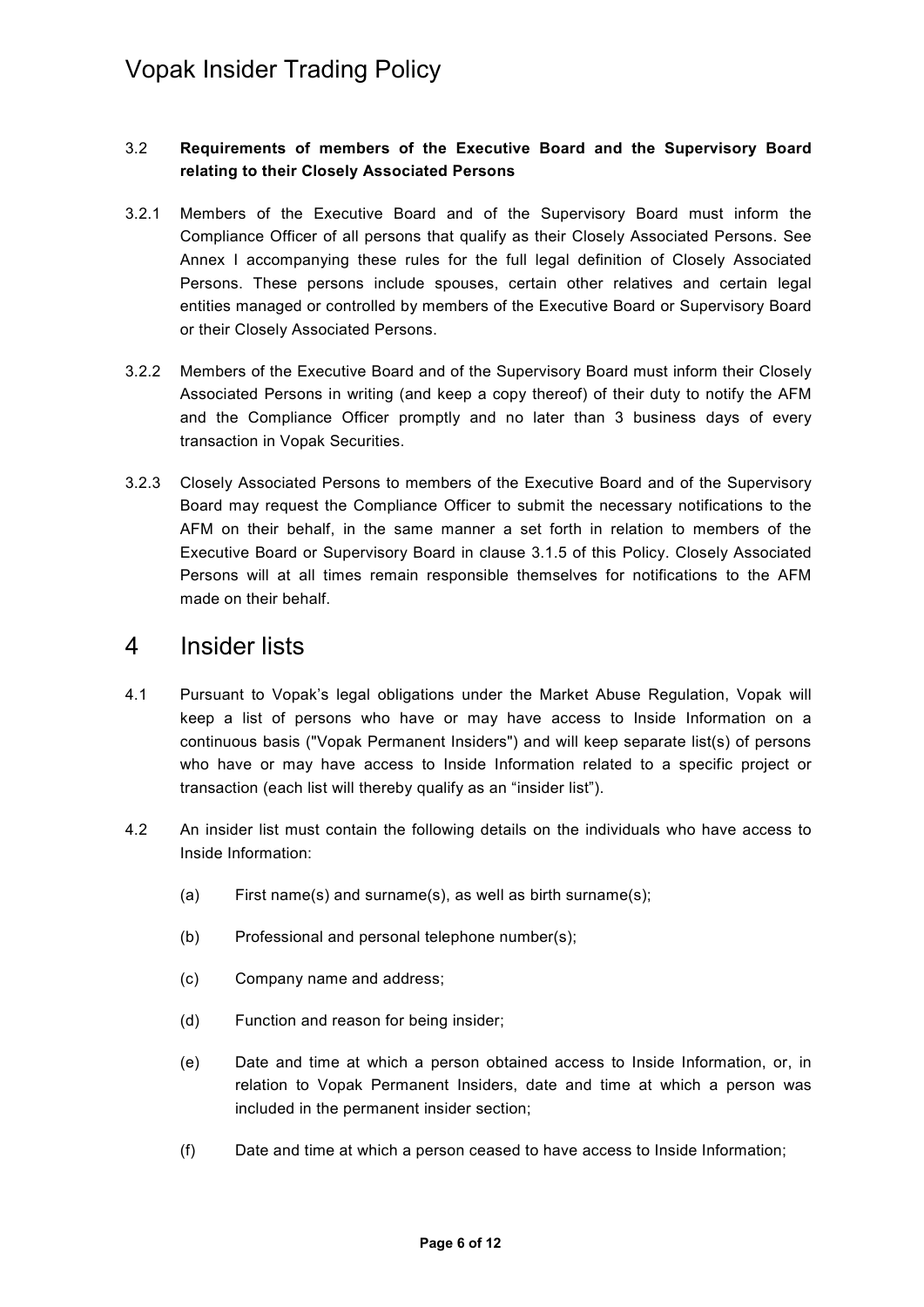- (g) Date of birth;
- (h) National identification number;
- (i) Personal full home address.
- 4.3 Vopak is the data controller with regard to the processing of personal data (to be) included in the insider list and may only use these data in accordance with applicable laws and the Vopak's Privacy Code and for the following purposes:
	- (a) Keeping the list in accordance with this Policy;
	- (b) Complying with legal obligations, including the Market Abuse Regulation and complying with requests from the AFM or another competent authority;
	- (c) Controlling the flow of Inside Information, thereby managing Vopak's duties;
	- (d) Informing Employees of Closed Periods;
	- (e) Informing Employees of which other persons are included on the same insider list;
	- (f) Holding or commissioning an inquiry into transactions conducted by or on behalf of an Employee or a Closely Associated Person with a member of the Executive Board or of the Supervisory Board;.
	- (g) Conduct of legal proceedings.
- 4.4 Every insider list and all updates thereof will be dated. Vopak will retain every insider list for a period of at least five years after it is drawn up or updated. If such data is necessary for an internal or external investigation, the resolution of a dispute or in connection with legal proceedings, Vopak will retain the relevant data until the relevant investigation, dispute or legal proceeding has ended.
- 4.5 Vopak will inform an Employee of his inclusion on an insider list. An Employee included on an insider list must acknowledge in writing that he is aware of his duties as set forth in this Policy, as well as the applicable sanctions included and referred to in clause [0](#page-7-1) of this Policy.
- 4.6 Vopak may provide information from one or more insider lists to the AFM or other competent authorities upon their request. Information from an insider list will not be supplied to other parties, except when required by law or if a legitimate interest of Vopak requires this.
- 4.7 Persons included on an insider list are entitled to review the personal data processed by Vopak and request necessary amendments. Persons may also request to see which other persons are likewise included on the same insider list. Aforementioned requests must be made to the Compliance Officer in writing.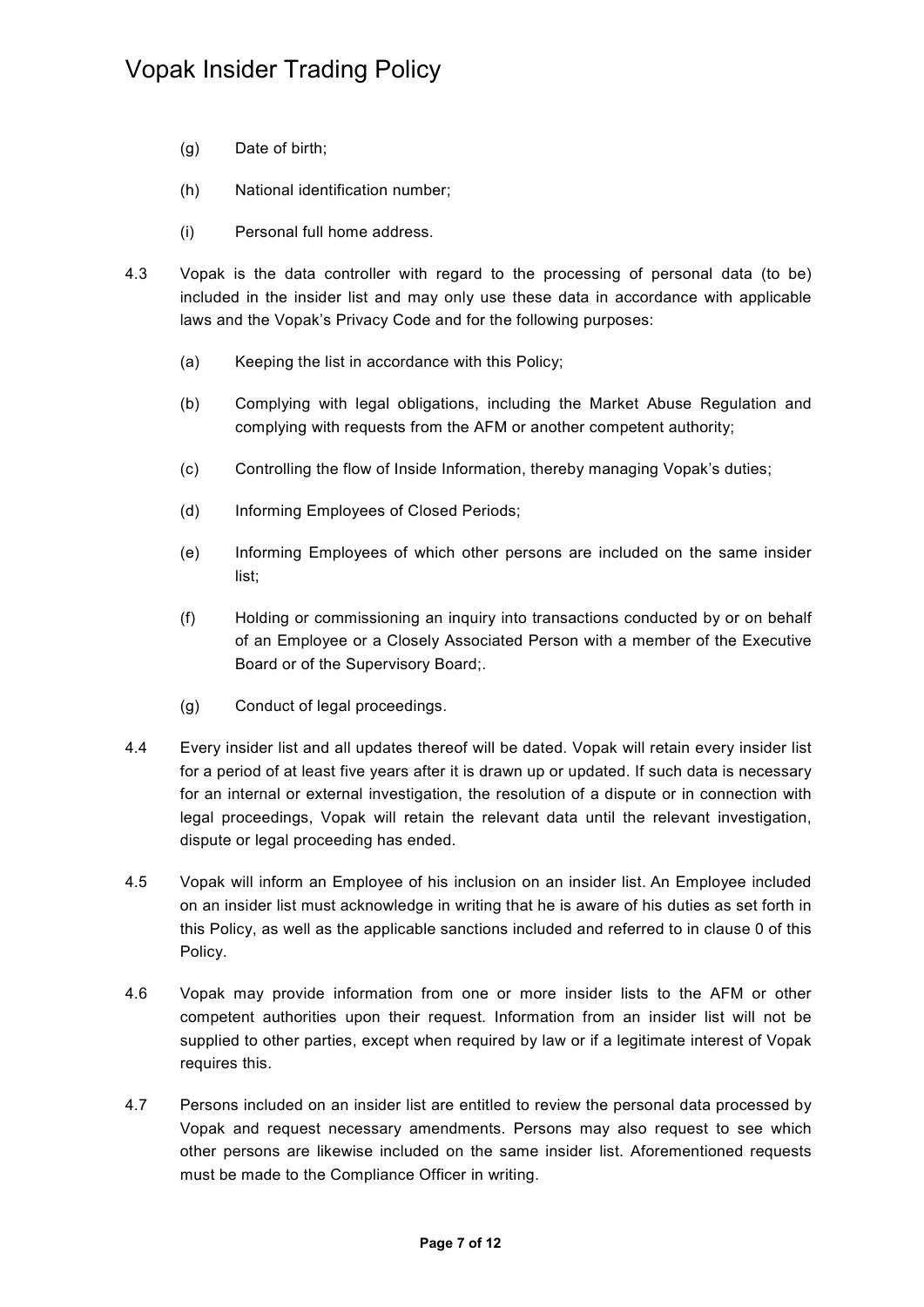## <span id="page-7-0"></span>5 Compliance Officer

- 5.1 The function of the Global Director Legal Affairs & Corporate Secretary is appointed as Compliance Officer by the Executive Board. The Compliance Officer may, in consultation with the Executive Board, appoint one or more deputies to carry out his duties and powers.
- 5.2 The Compliance Officer has the duties and powers granted to him in this Policy. The Executive Board may grant additional duties or powers to the Compliance Officer.
- 5.3 The Compliance Officer may in exceptional circumstances grant dispensation from prohibitions, restrictions or obligations included in this Policy, to the extent permitted by law.
- 5.4 Employees and Closely Associated Persons with members of the Executive Board or of the Supervisory Board may request the Compliance Officer as to whether a prohibition, restriction or obligation contained in this Policy applies to them. If an Employee is in doubt as to whether a prohibition or obligation applies, it is advisable that he contacts the Compliance Officer and seeks advice. Employees will at all times remain fully responsible for compliance with this Policy and the law.
- 5.5 The Compliance Officer is authorised to hold or commission an inquiry into transactions conducted by or on behalf an Employee or a Person Closely Associated with members of the Executive Board or Supervisory Board. The Compliance Officer may report the outcome of the inquiry to the chairman of the Supervisory Board and/or other members of the Executive Board or Supervisory Board if deemed appropriate.

## <span id="page-7-1"></span>6 Sanctions

- 6.1 In the event of a violation of any provision of these rules, Vopak reserves the right to impose any sanctions which it is entitled to impose pursuant to the law and/or the (employment) agreement with the person in question. Such possible sanctions include termination of the (employment) agreement with the person involved, by way of summary dismissal or otherwise.
- 6.2 A description of the market abuse prohibitions under the Market Abuse Regulation and related maximum sanctions can be found on Vopak's Intranet site.

## <span id="page-7-2"></span>7 Miscellaneous

#### 7.1 **Circumstances not covered by this Policy**

The Executive Board has the right to take decisions in any circumstances not covered by this Policy, provided that he does so in accordance with any applicable statutory provisions including the Market Abuse Regulation.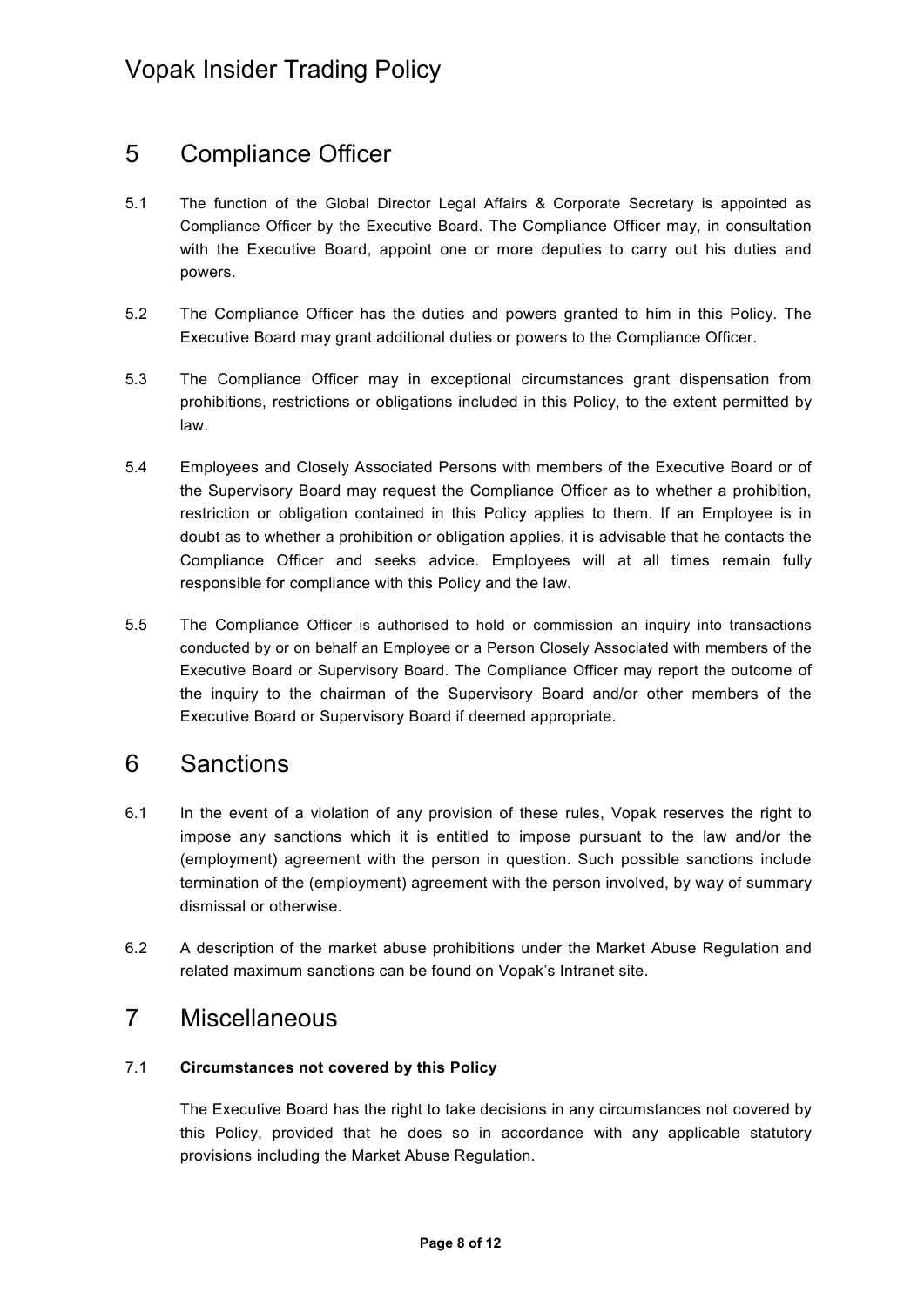#### 7.2 **Amendments**

The provisions of this Policy may be amended and/or supplemented by a resolution of the Executive Board. Amendments and supplements will enter into force from the moment that they are announced, unless the announcement specifies otherwise.

#### 7.3 **Governing law**

This Policy is governed by Dutch law.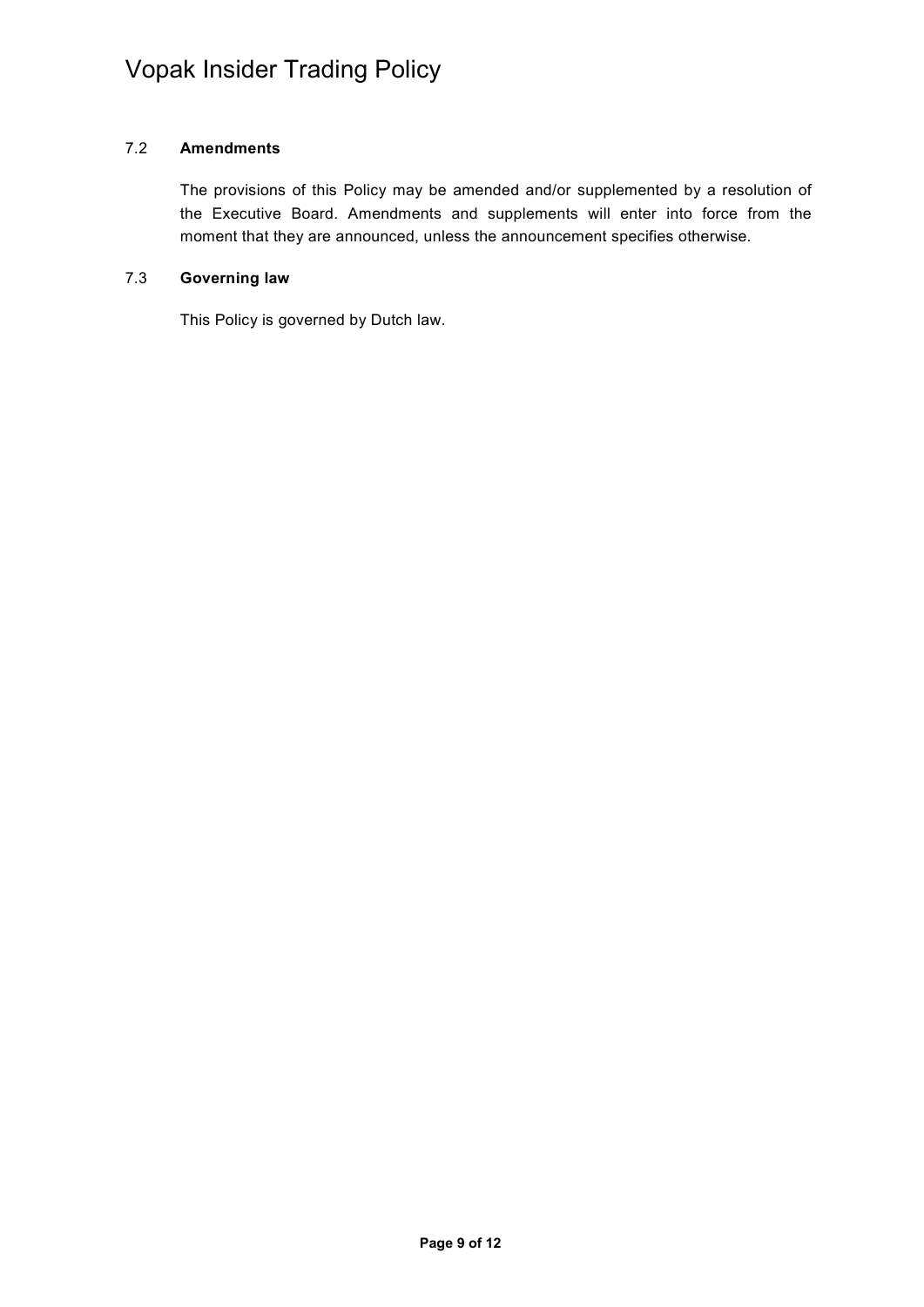## <span id="page-9-0"></span>Annex I - Definitions

| <b>AFM</b>                        | Netherlands Authority for the Financial Markets (Stichting                                                                                                                                                                                                                                                                                                                                                                                                                                                                                                                                         |
|-----------------------------------|----------------------------------------------------------------------------------------------------------------------------------------------------------------------------------------------------------------------------------------------------------------------------------------------------------------------------------------------------------------------------------------------------------------------------------------------------------------------------------------------------------------------------------------------------------------------------------------------------|
|                                   | Autoriteit Financiële Markten)                                                                                                                                                                                                                                                                                                                                                                                                                                                                                                                                                                     |
| <b>Closed Period</b>              | Periods defined in clause 2.4.2 of this Policy                                                                                                                                                                                                                                                                                                                                                                                                                                                                                                                                                     |
| <b>Closely Associated Persons</b> | (a) a spouse, or a partner considered to be equivalent<br>to a spouse in accordance with national law;<br>(b) a dependent child, in accordance with national law;<br>(c) a relative who has shared the same household for<br>at least one year on the date of the transaction<br>concerned; or<br>a legal person, trust or partnership, the managerial<br>responsibilities of which are discharged by a member of<br>the Executive Board or of the Supervisory Board or by<br>a person referred to in point (a), (b) or (c), which is<br>directly or indirectly controlled by such a person, which |
|                                   | is set up for the benefit of such a person, or the<br>economic interests of which are substantially equivalent<br>to those of such a person.                                                                                                                                                                                                                                                                                                                                                                                                                                                       |
| Employees                         | All persons working, under a contract of employment or<br>otherwise, for Vopak, including independent contractors<br>(zelfstandigen zonder personeel) and members of the<br>Executive Board and of the Supervisory Board and all<br>persons working, under a contract of employment or<br>otherwise, for Vopak Majority owned or (jointly) controlled<br>entities                                                                                                                                                                                                                                  |
| <b>Executive Board</b>            | Vopak's Executive Board (Raad van Bestuur).                                                                                                                                                                                                                                                                                                                                                                                                                                                                                                                                                        |
| Deal or Dealing                   | Acquiring or disposing of, or conducting any other<br>transaction on a person's own account or for the account of<br>a third party, directly or indirectly, relating to, Vopak<br>Securities.<br>A cancellation or amendment of an order concerning a                                                                                                                                                                                                                                                                                                                                              |
|                                   | Vopak Securities is also considered to be a Deal.                                                                                                                                                                                                                                                                                                                                                                                                                                                                                                                                                  |
| <b>HAL Securities</b>             | Shares issued by HAL Trust and financial instruments whose<br>value wholly or partly depends on that of the shares issued<br>by HAL Trust.                                                                                                                                                                                                                                                                                                                                                                                                                                                         |
| Inside Information                | Information of a precise nature, which has not been made                                                                                                                                                                                                                                                                                                                                                                                                                                                                                                                                           |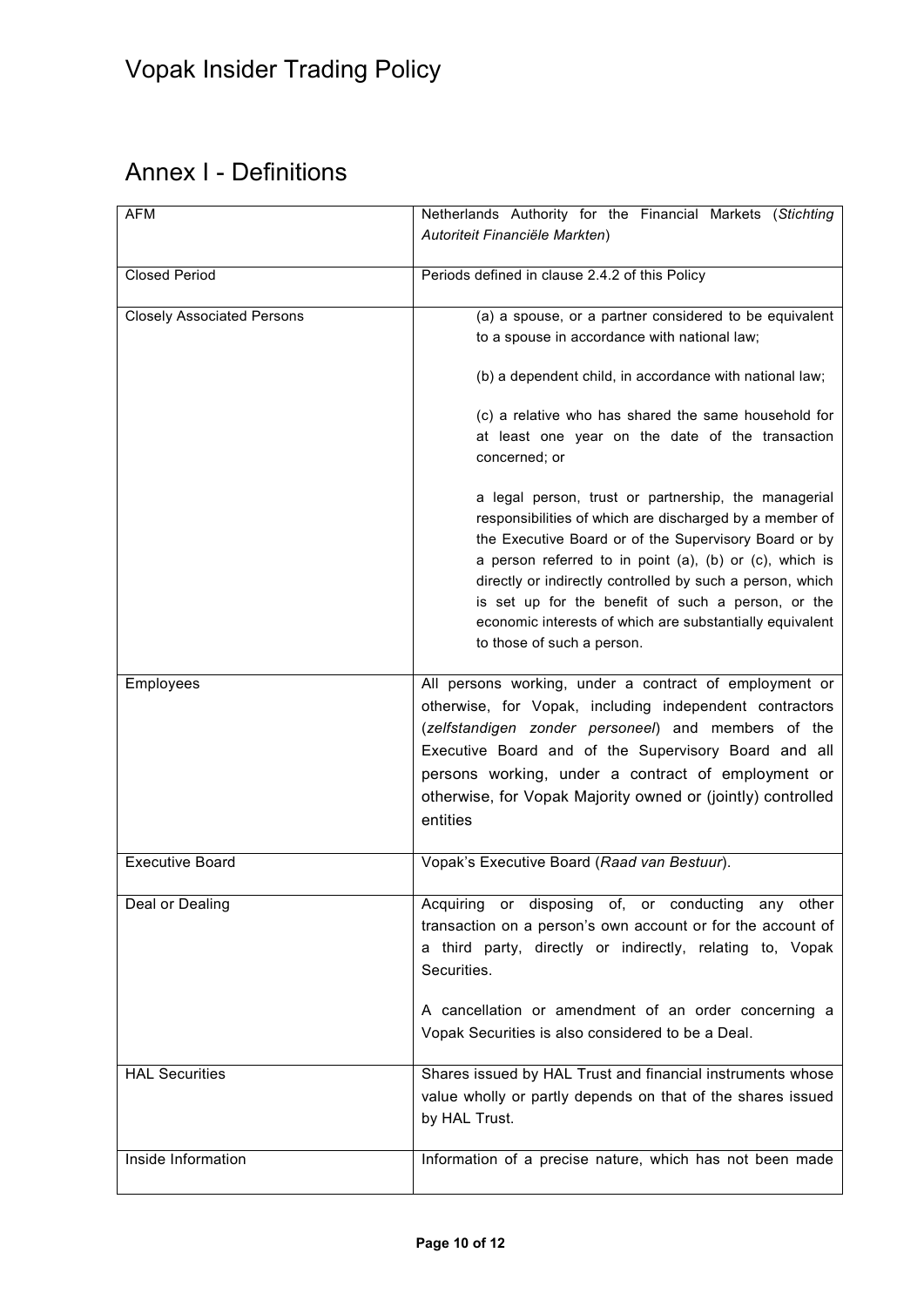<span id="page-10-0"></span>

|                                 | public, relating, directly or indirectly, to Vopak or to one or<br>more Vopak Securities, and which, if it were made public,<br>would be likely to have a significant effect on the trading<br>prices of Vopak Securities or on the trading price of related<br>derivative financial instruments. |
|---------------------------------|---------------------------------------------------------------------------------------------------------------------------------------------------------------------------------------------------------------------------------------------------------------------------------------------------|
| Majority owned entities         | 50% or more ownership or control by Vopak                                                                                                                                                                                                                                                         |
| Supervisory Board               | Vopak's Supervisory Board (Raad van Commissarissen).                                                                                                                                                                                                                                              |
| Vopak                           | Koninklijke Vopak N.V.                                                                                                                                                                                                                                                                            |
| <b>Vopak Permanent Insiders</b> | Persons who have or are deemed to have access at all times<br>to Inside Information within Vopak.<br>Vopak Permanent Insiders are or will be placed on an insider<br>list for Vopak Permanent Insiders, and receive an e-mail<br>informing them thereof.                                          |
| <b>Vopak Securities</b>         | Vopak shares or debt instruments, or derivatives or other<br>financial instruments linked to them.                                                                                                                                                                                                |